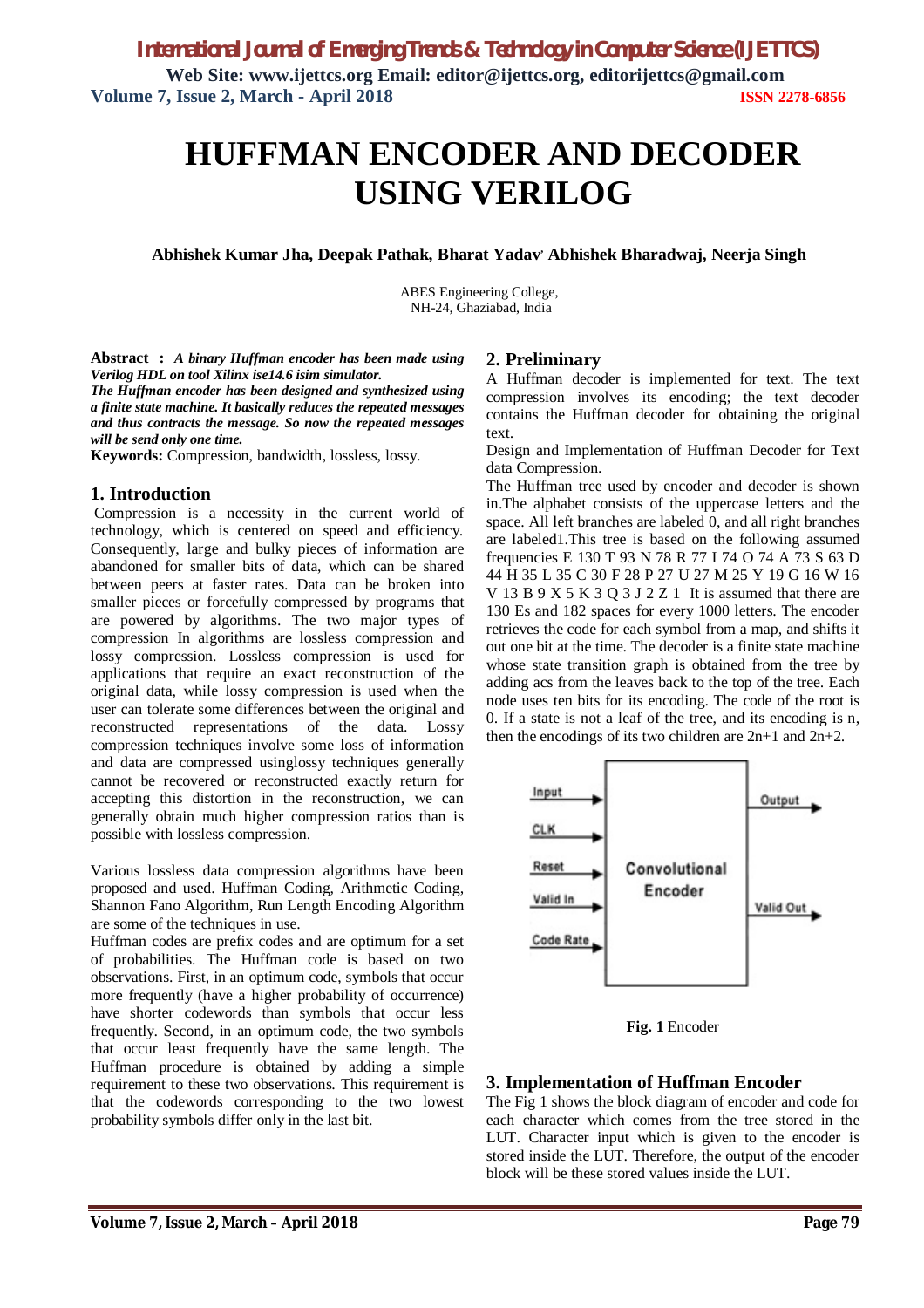# *International Journal of Emerging Trends & Technology in Computer Science (IJETTCS)* **Web Site: www.ijettcs.org Email: editor@ijettcs.org, editorijettcs@gmail.com Volume 7, Issue 2, March - April 2018 ISSN 2278-6856**

The block diagram for the decoder in which the coded value is first stored in the buffer then it is shifted using a LIFO,Theshifted value is then stored in the 9 bit temporary register which is then compared with respective codes stored in the LUT and finally the character is decoded.



**Fig. 2** Flowchart of Coding Process



**Fig. 3** Assigning of Codeword



**Fig. 4** Binary Tree

# **4. Simulation Results for Text using the Proposed Method**

A Huffman Encoder and decoder is designed, described in Verilog and implemented on a Xilinx Virtex 5 FPGA using ISE 14.7. The design aims to achieve high operating frequencies using few logical resources. The functional simulation for the Huffman encoder and decoder block is carried out using the ISE design suite 14.7 The binary tree for the characters based on the assumed frequencies E 130

T 93 N 78 R 77 I 74 O 74 A 73 S 63 D 44 H 35 L 35 C 30 F 28 P 27 U 27 M 25 Y 19 G 16 W 16 V 13 B 9 X 5 K 3 Q 3 J 2 Z 1 is shown below.



**Fig. 5** RTL View of Huffman encoder

RTL View is a Register Transfer Level graphical representation of your design. This representation (.ngr file produced by Xilinx Synthesis Technology (XST)) is generated by the synthesis tool at earlier stages of a synthesis process when technology mapping is not yet completed.

The above shown Fig. 5 shows the Register Transistor Logic (RTL) View of the Huffman encoder. The RTL view describes the complete circuit into a single block in which there are multiples transistors used to complete an encoder circuit.